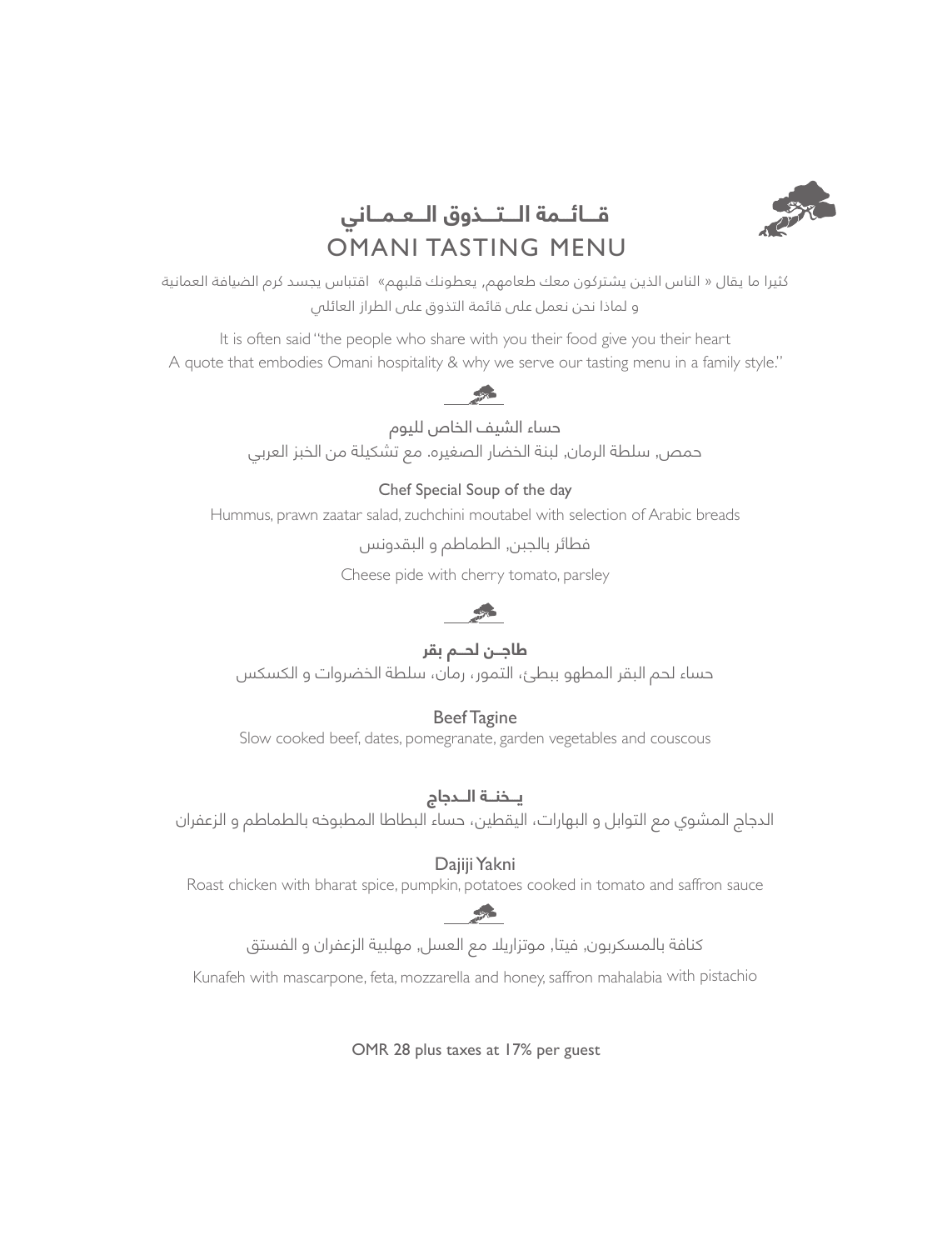

# **قــــائـــمة الــــتــــذوق الـــعــمـــاني** OMANI TASTING MENU

كثيرا ما يقال » الناس الذين يشتركون معك طعامهم, يعطونك قلبهم« اقتباس يجسد كرم الضيافة العمانية و لماذا نحن نعمل على قائمة التذوق على الطراز العائلي

It is often said "the people who share with you their food give you their heart A quote that embodies Omani hospitality & why we serve our tasting menu in a family style."



حساء الشيف الخاص لليوم

حبابا غنوش، لبنة الجزر, سلطة خضراء عضوية, مع تشكيلة من الخبز العربي

#### Chef Special Soup of the day

Baba Ganoush, carrot labneh, organic garden salad, with selection of Arabic breads

فطائر بصلصة الطماطم المتبله و جبن موزاريال و الجمبري و الثوم

Pide with spiced tomato sauce, mozzarella and garlic shrimps

**مـــشـــاوي عـــمــــانية** لحم الضأن المتبل المطبوخ على نار هادئة مع صلصة الطماطم

### Omani Shuwa

Omani spiced slow cooked lamb with fresh al tzmat dukkus sauce

**مـــــــــرق** جمبري مطبوخ مع صلصة الطماطم مع الحامض المجفف و الزعفران, سلطة الفتوش مع كابولي االرز

Marak

Prawns cooked in a fragrant tomato sauce with dried lime and saffron Fatoush salad and Kabuli rice



أم علي بالشوكوالتة, حلويات تركية, آيس كريم الهيل

Chocolate Oum Ali, Turkish delight, cardamom ice cream

OMR 28 plus taxes at 17% per guest